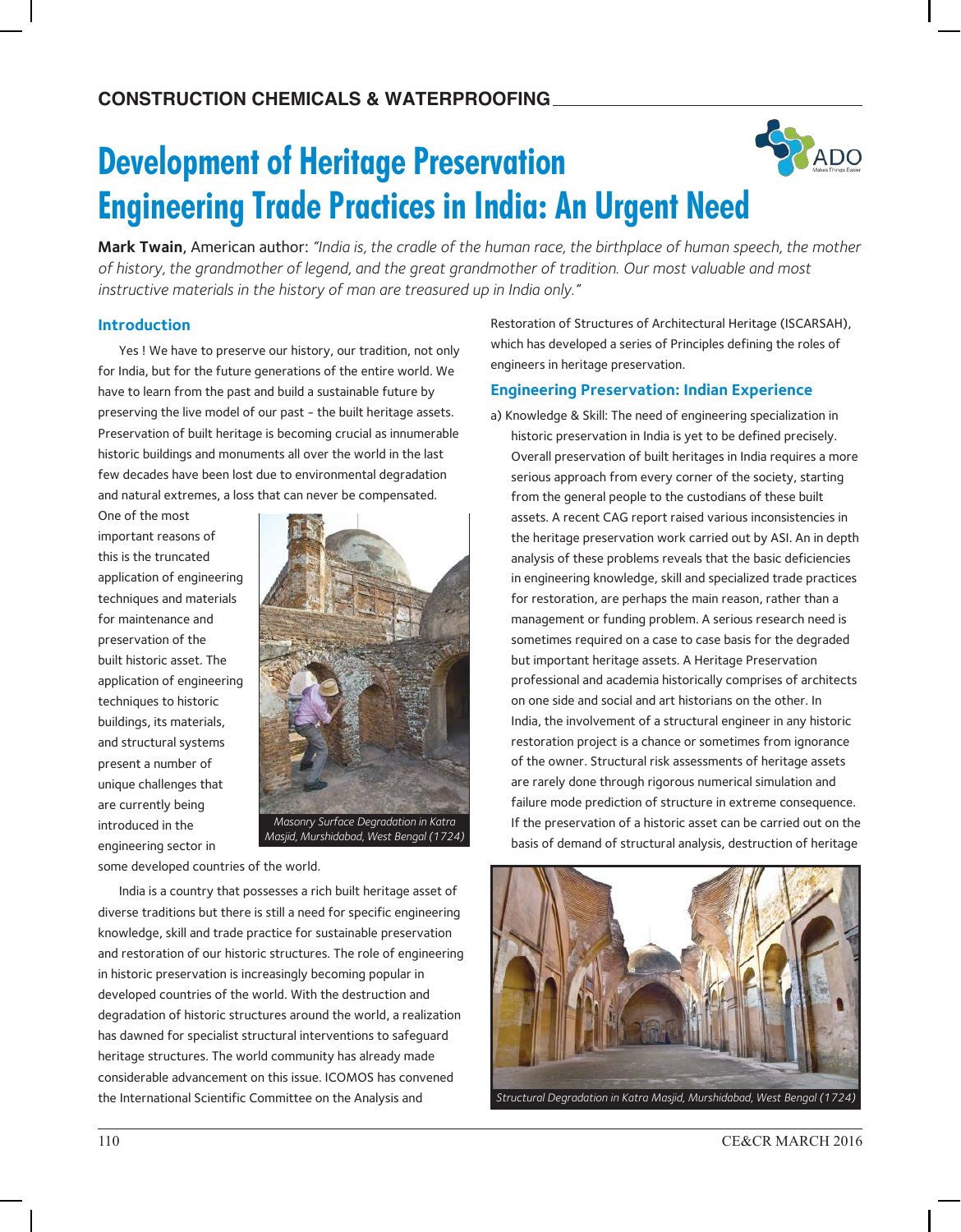# **ConstruCtion ChemiCals & Waterproofing**

structure in extreme consequence, as recently occurred in Nepal, can be minimized.

b) Trade Practices: Currently, some evaluation and condition assessment of the heritage structure is being undertaken in India by individual initiative of a structural engineer because of the urgency for structural intervention in a heritage property. Unfortunately, the expert recommendations made by the engineers for preservation of the heritage structure could not be executed on site due to a skill gap and inadequate development of this specific trade practices in the heritage sector. The problem of execution of restoration work for a heritage structure is a major problem in India due to unavailability of specialized trade professionals and contractors. Development of traditional construction industry in India has been very encouraging in the last few decades, but rehabilitation and restoration trade practices are practically absent. On the other hand, the economic opportunity in the built heritage sector is growing very fast through tourism globally.



## **Economic Backwardness and Preservation of Built Heritages in India**

India is full of incredible built up assets that reflect its rich and diverse traditions, traditions. On the other hand, it is an economically poor country and is perpetually struggling with its long history of poverty. More than one sixth of the world population resides in India with unemployment being one of the major problems. This gigantic population is often considered as the major cause for India's economic backwardness today. Ironically, India also has the largest young working population in the world today, which may likely become the largest young working force in the whole world in the future. Economic and Global trade opportunity for India in this particular field can be summarized as:

- i) India is going to possess the largest Young Working Population in the world in the coming decades.
- ii) India's rich history, culture & heritages are unique and its contribution to the world have been acknowledged by many great personalities. The Indian heritage assets are models for the whole world. The Indian workforce is experienced by this diverse creation.
- iii) Manual and traditional community-based craft and construction skill reserve, required for appropriate intervention of the historic structures, is still abundantly available even in this era of rapid global industrialisation.

### **Economic Prospect of Heritage Preservation Trade Practices**

Tourism, especially international tourism in India, is developing very fast. Sustainability of innumerable heritage buildings and monuments can attract more global interest about India. Preservation and safeguarding the built heritage sites is only possible by development of heritage preservation trade practices in India, according to the World Tourism Organization.



- Over 7.757 million foreign tourist arrivals were reported in 2015.
- Foreign tourist arrivals increased at a Compound Annual Growth Rate (CAGR) of 7.1 per cent during 2005-15.
- By 2025, foreign tourist arrivals are expected to increase to 15.3 million.
- The direct contribution of travel and tourism to GDP is expected to grow 7.2 per cent per annum to US\$ 88.6 billion (2.5 per cent of GDP) by 2025.

#### **Heritage Preservation Engineering Trade Practices**

The importance of preservation and engineering trade practices in the built heritage sector is an essential step towards overall sustainability of heritage assets and growth of Indian economy. The growth of this trade practice through the